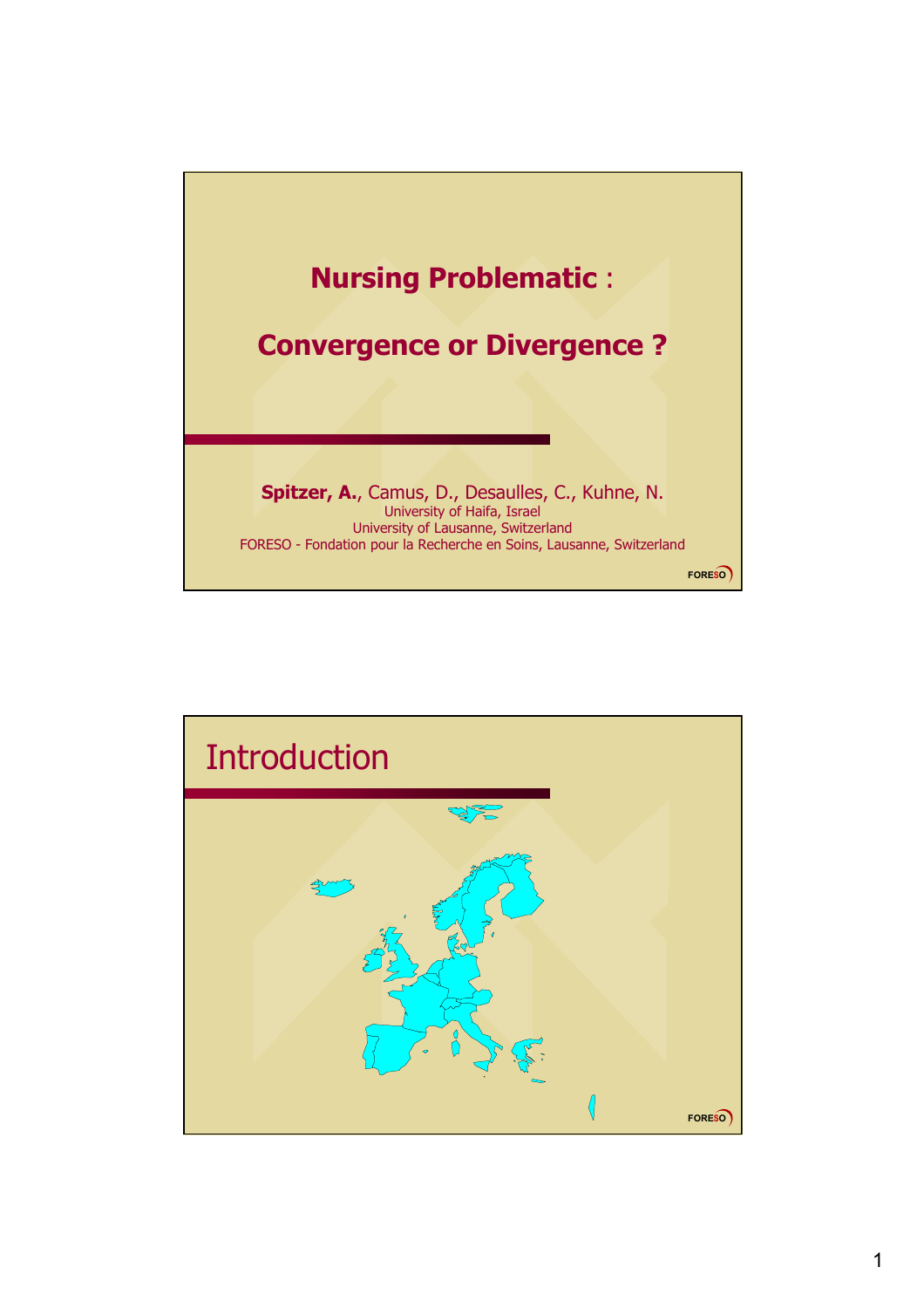

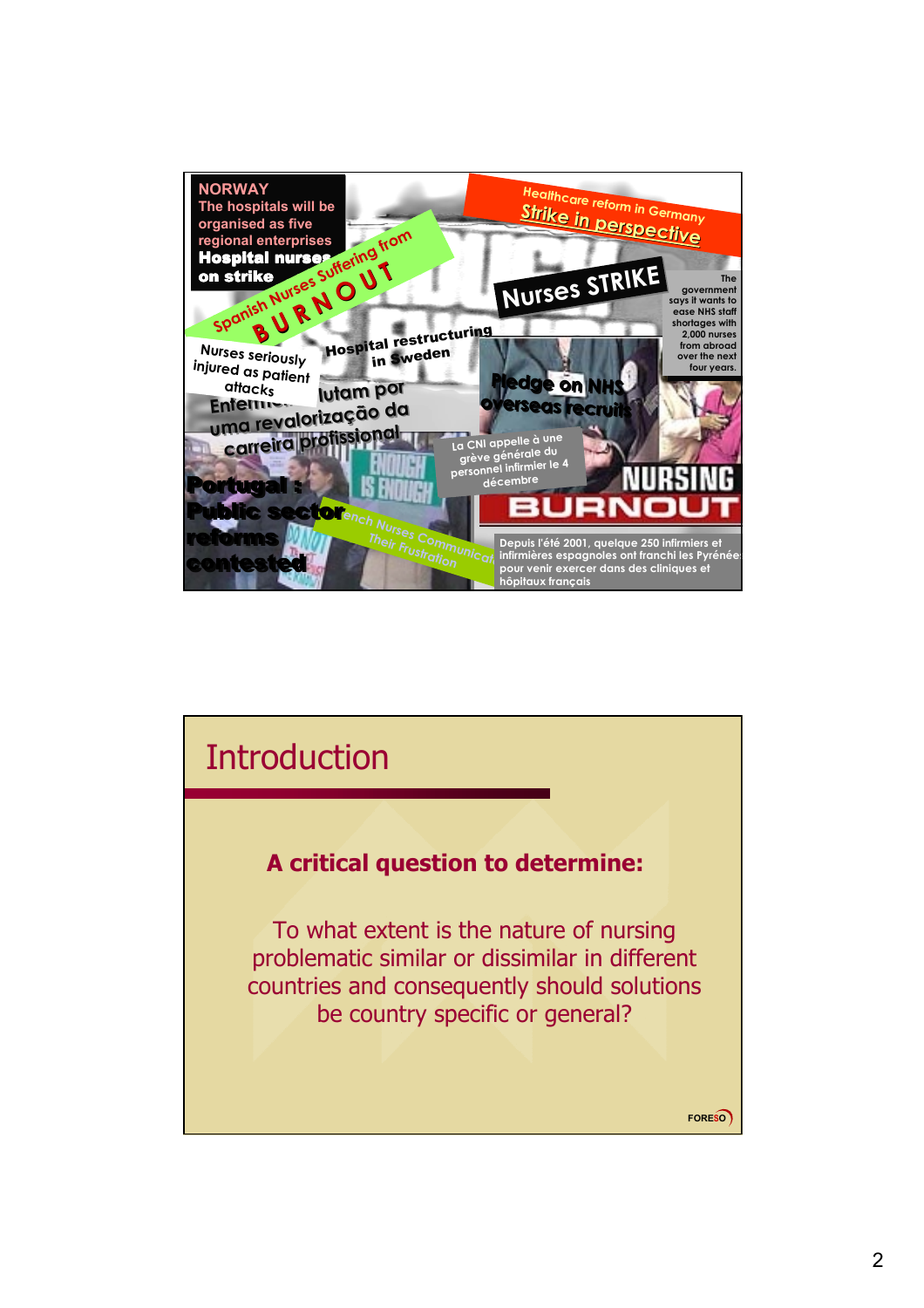

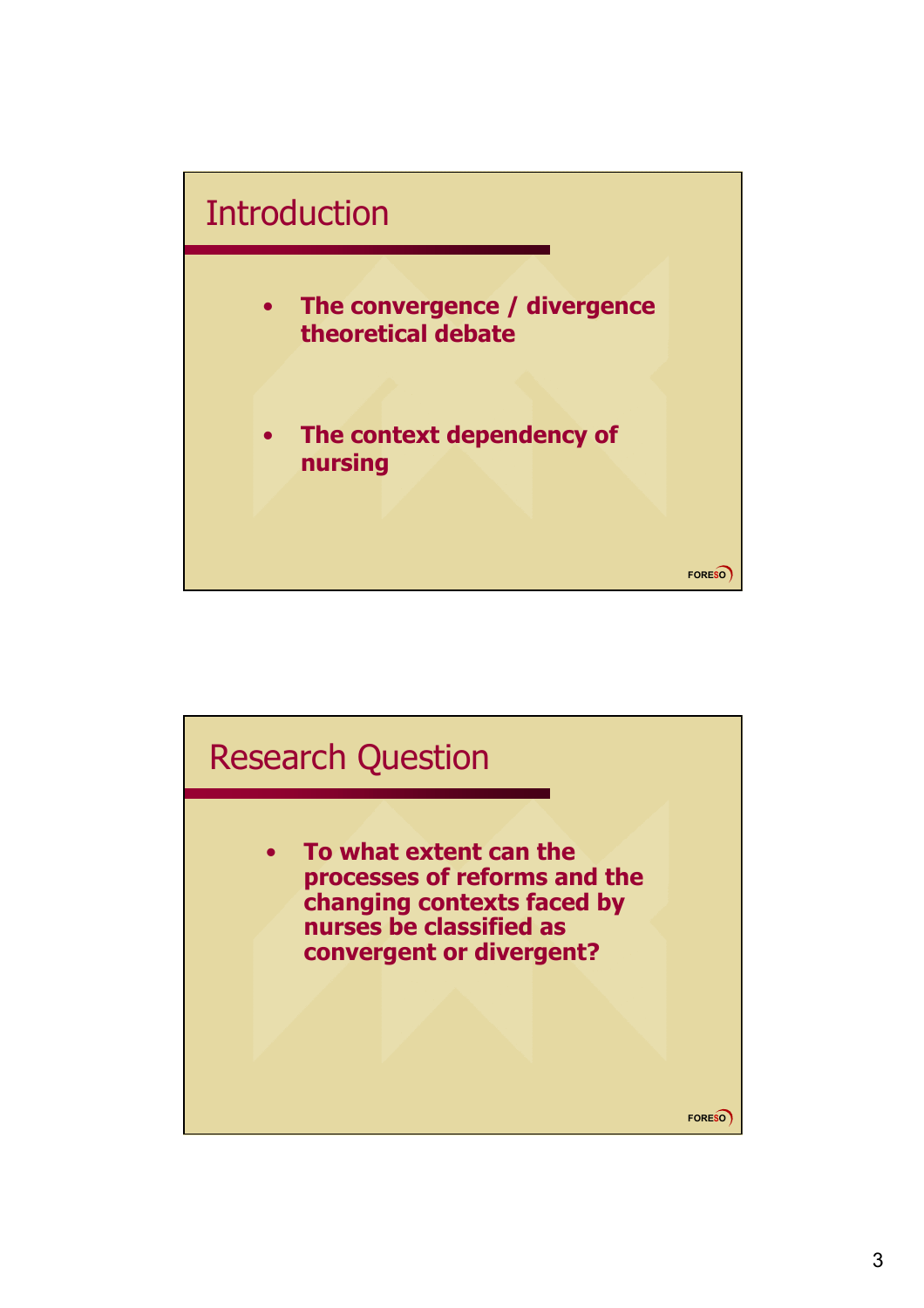

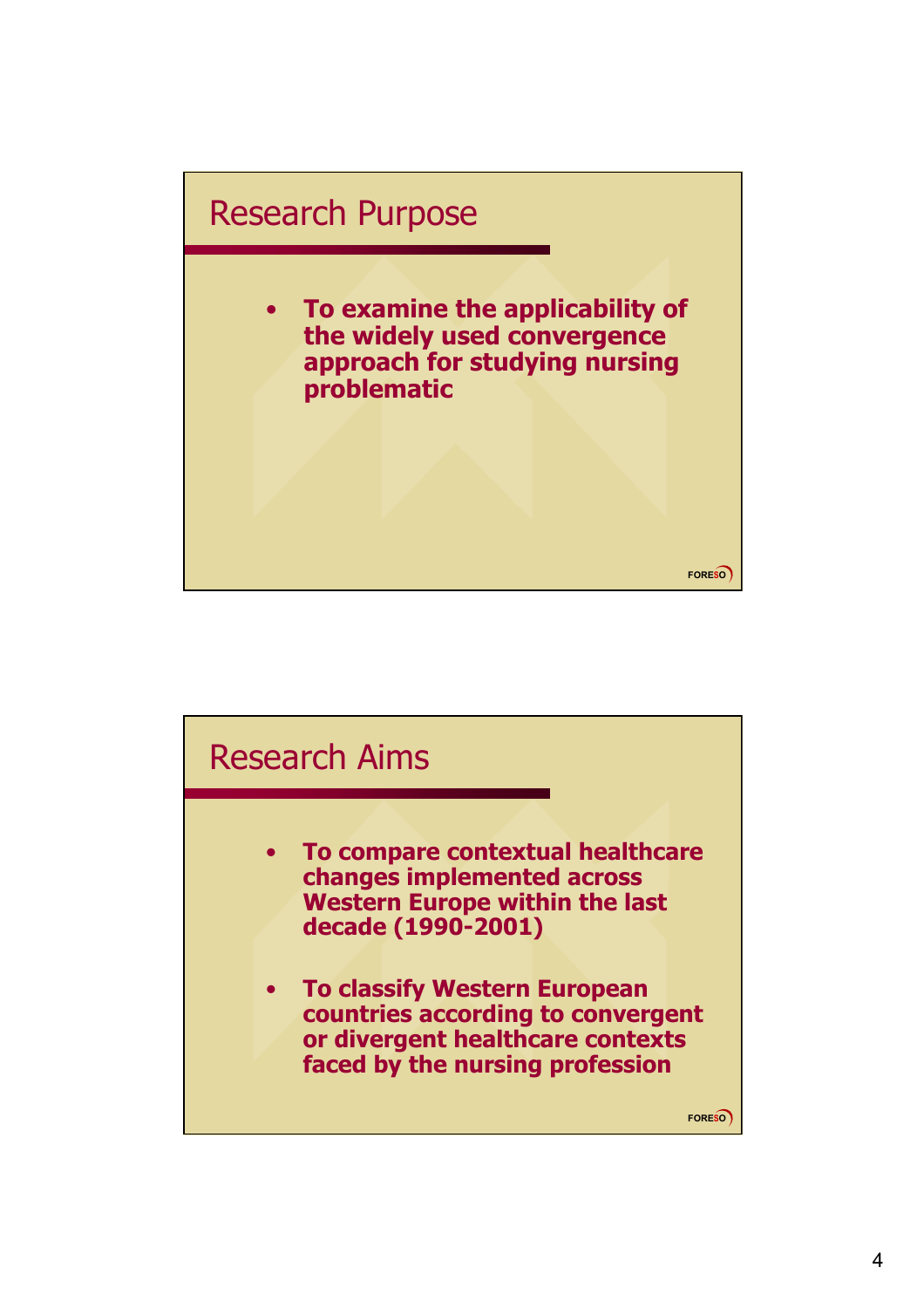| <b>Workforce</b><br>composition                        | <b>Patient care</b><br><b>processes</b>       | <b>General organisational</b><br><b>structures</b>                     |
|--------------------------------------------------------|-----------------------------------------------|------------------------------------------------------------------------|
| No of Nurses per 1000<br><b>Inhabitants</b>            | <b>Average Length</b><br><b>Of acute Stay</b> | <b>Inpatient Health Care</b><br><b>Expenditure expressed in PPP \$</b> |
| <b>No of Physicians per</b><br><b>1000 Inhabitants</b> | <b>Acute beds</b><br><b>Occupancy Rate</b>    | <b>Number of Acute Beds</b>                                            |
| <b>Ratio of Nurses to</b><br><b>Physicians</b>         | <b>Rate of Acute</b><br><b>Care Admission</b> |                                                                        |

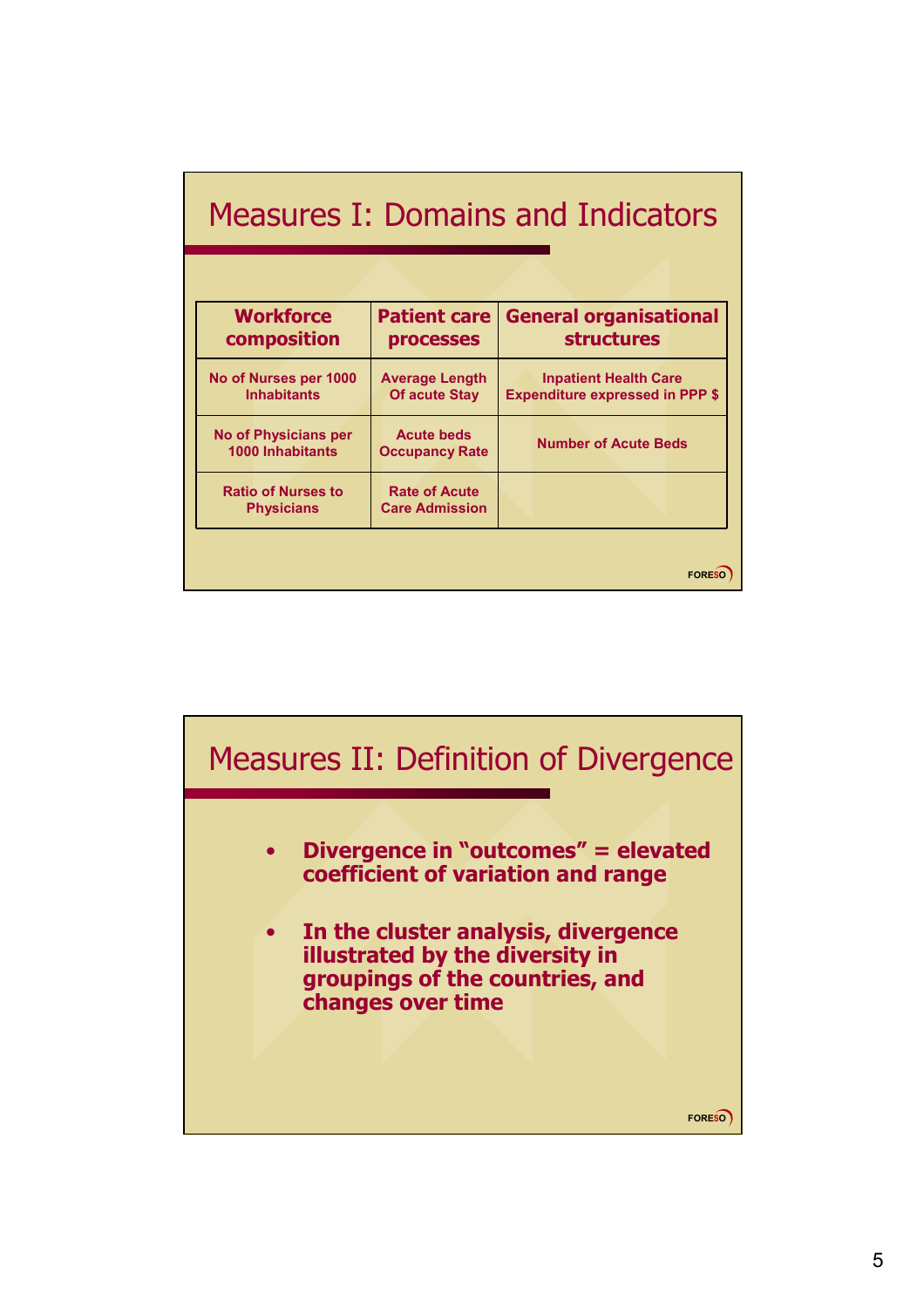

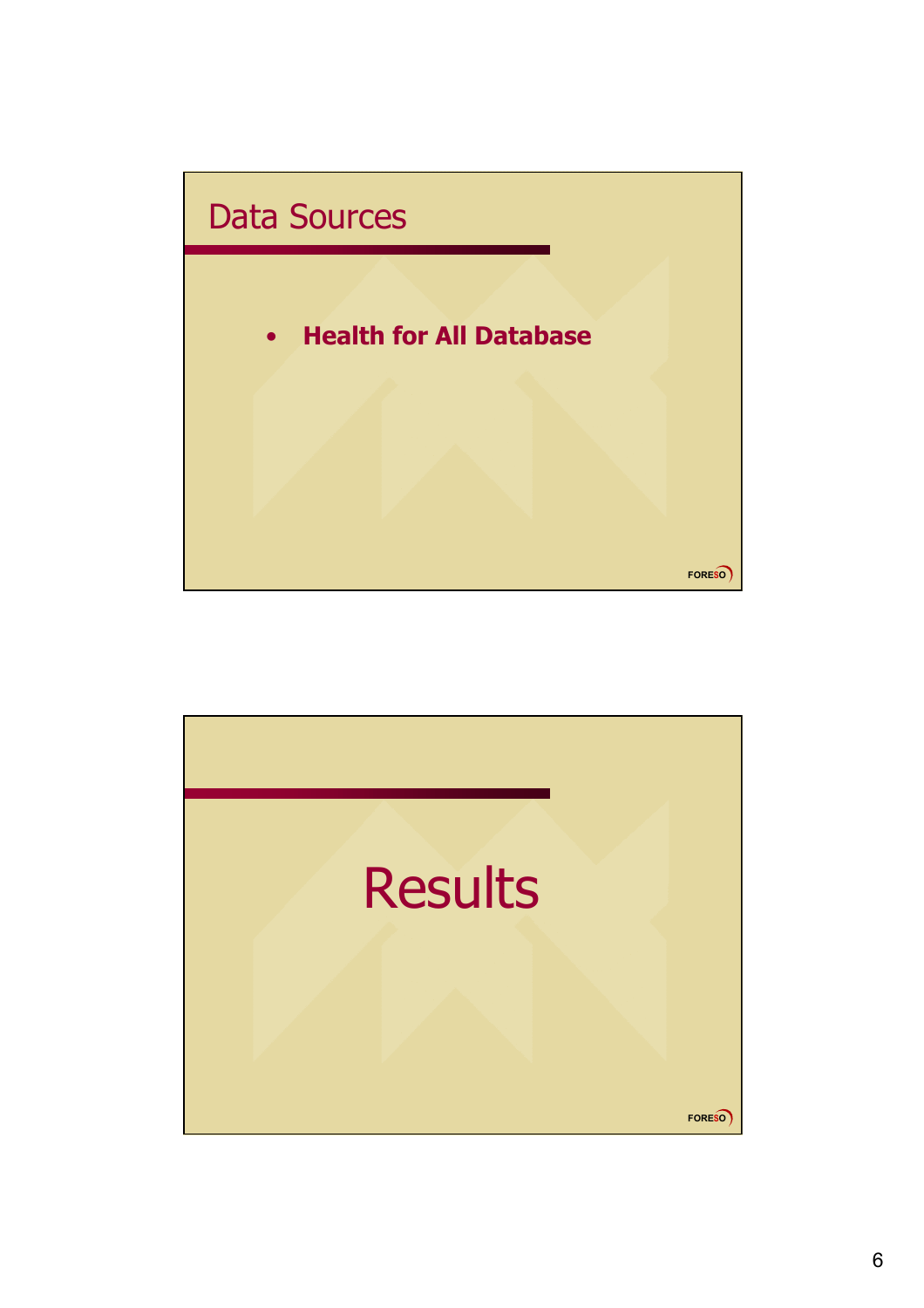

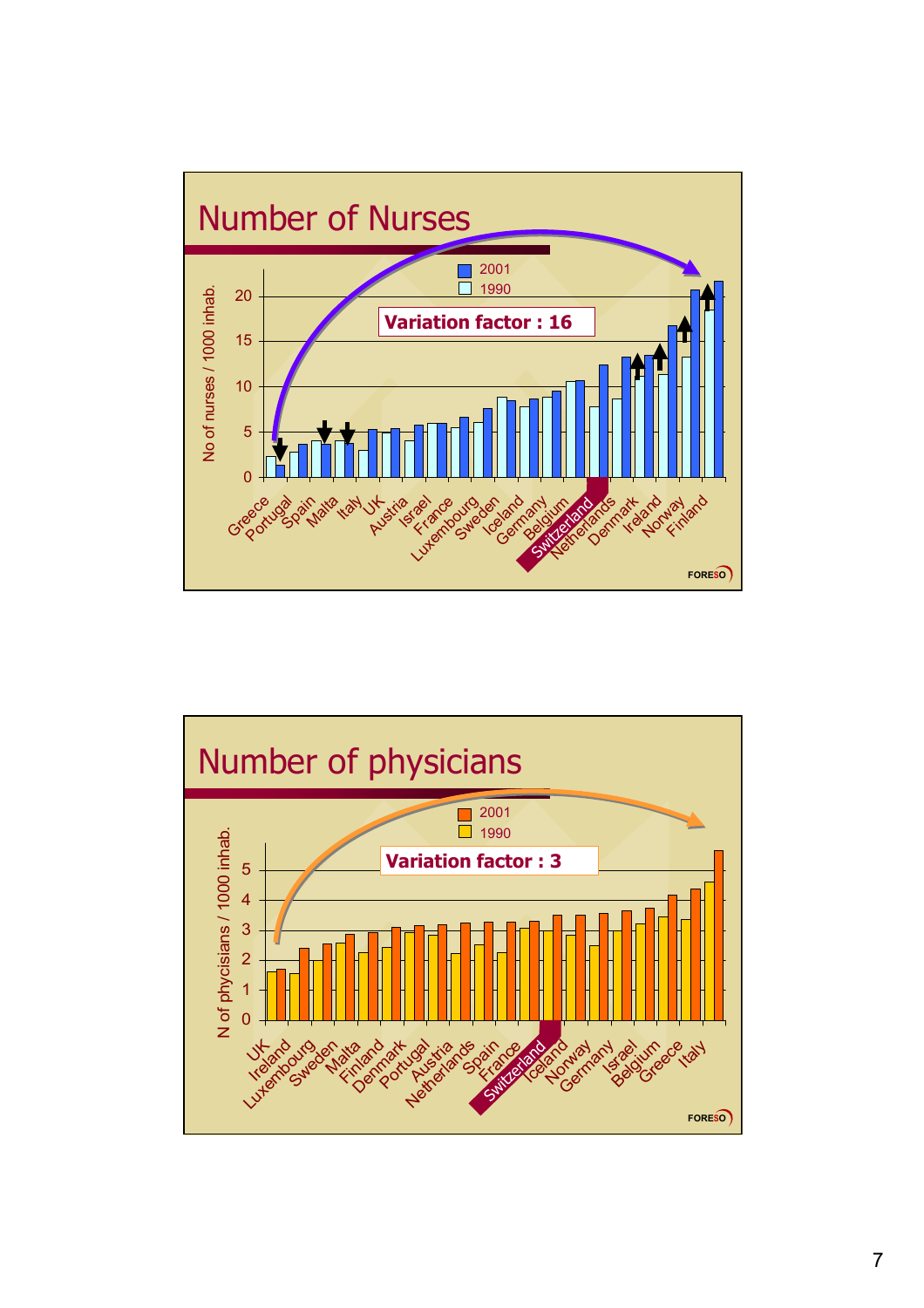

| <b>Care Processes</b>                |                  |
|--------------------------------------|------------------|
| <b>Average Length of Acute Stay:</b> | 4.1 to 10.0 days |
| <b>Acute beds Occupancy Rate:</b>    | 58% to 93 %      |
| <b>Rate of Acute Care Admission:</b> | 8.8% to 27.2 %   |
|                                      |                  |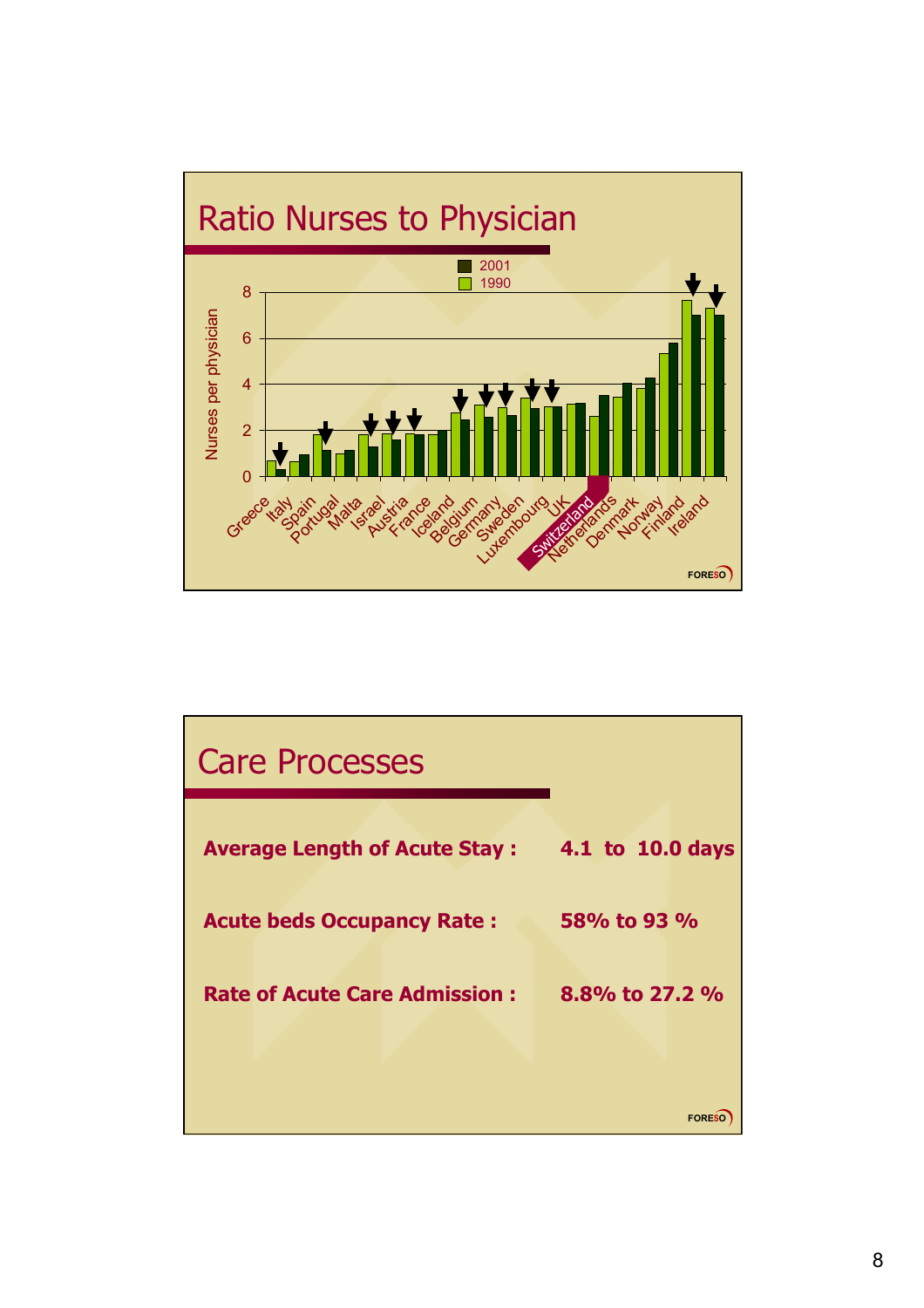

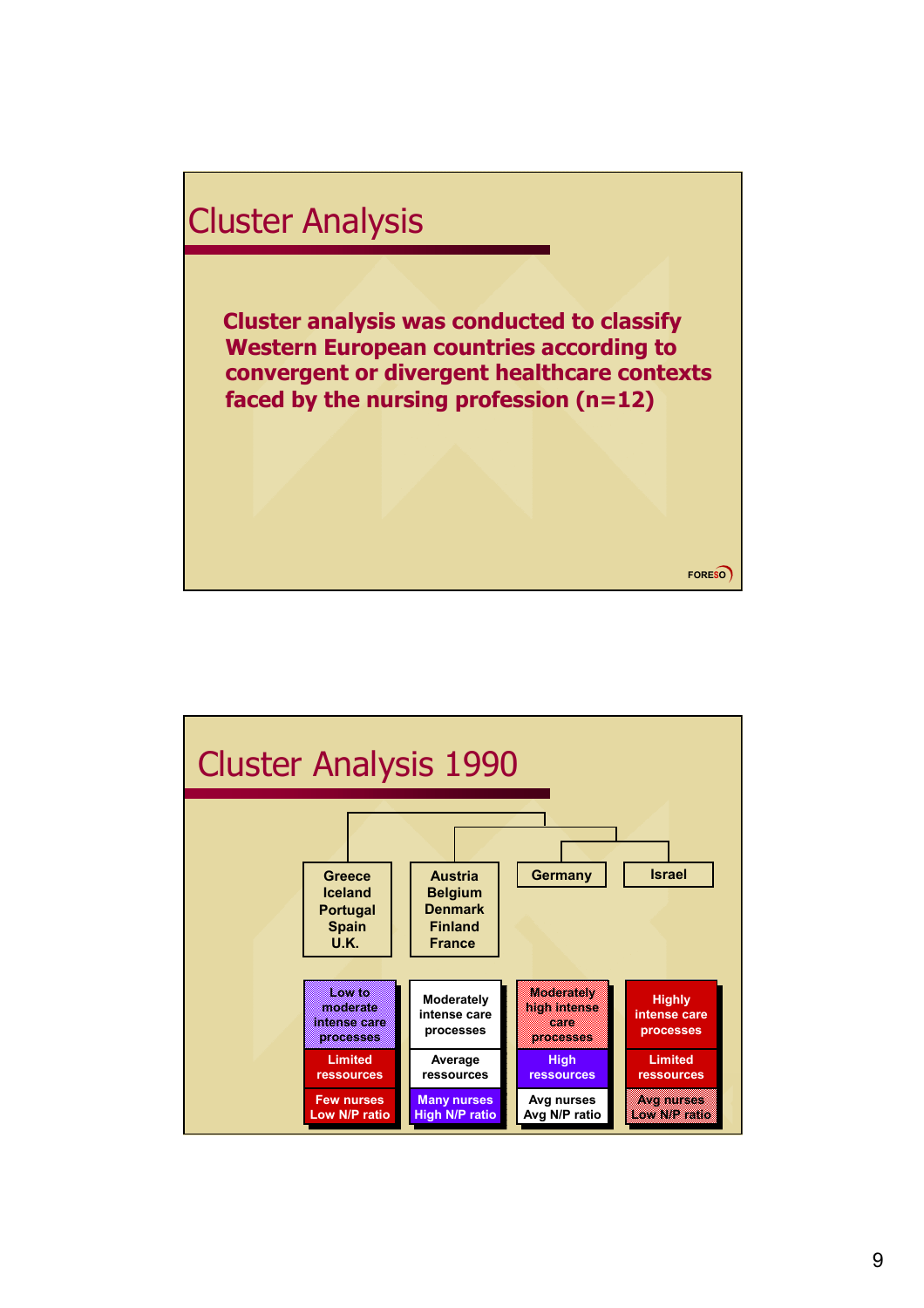

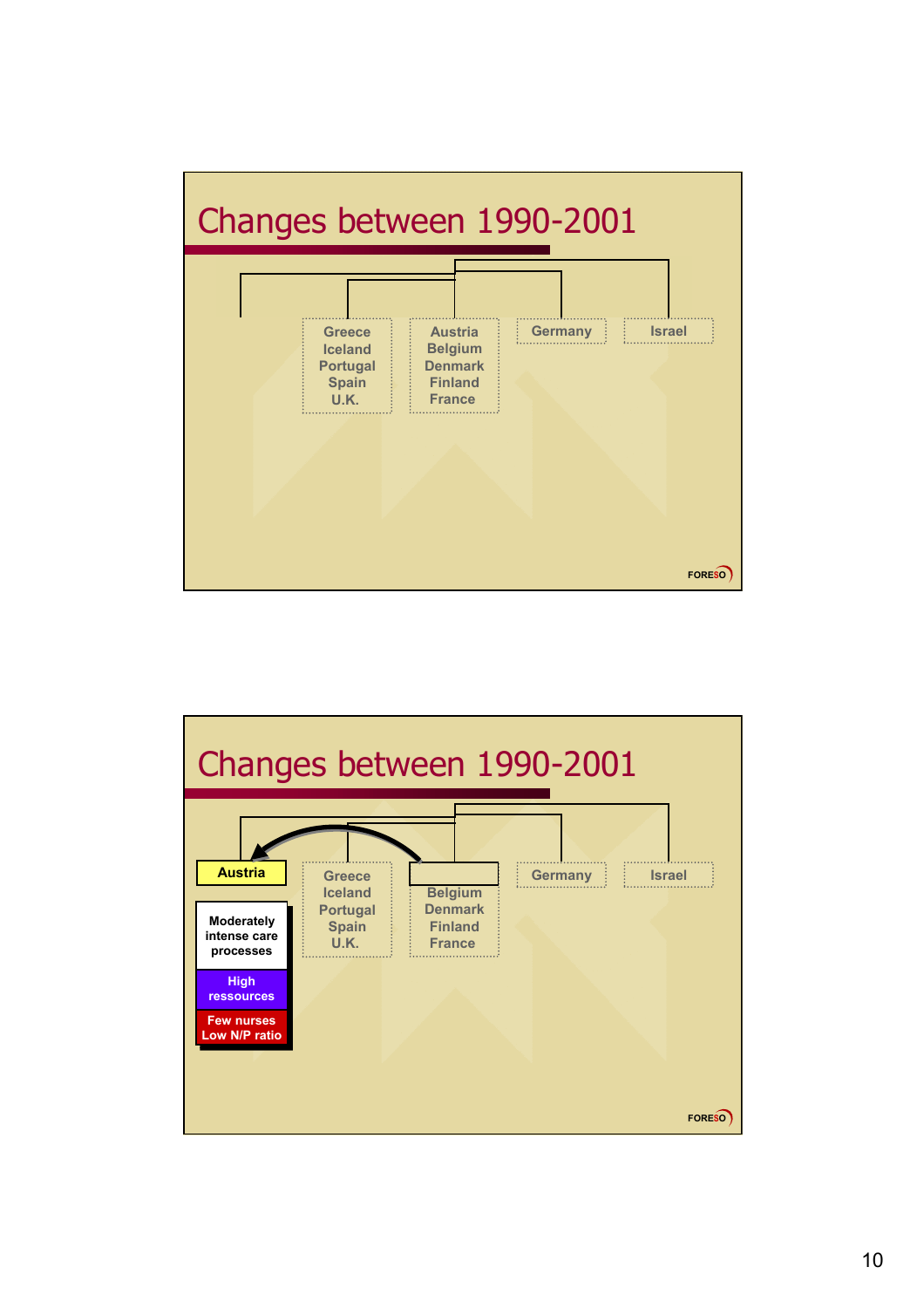

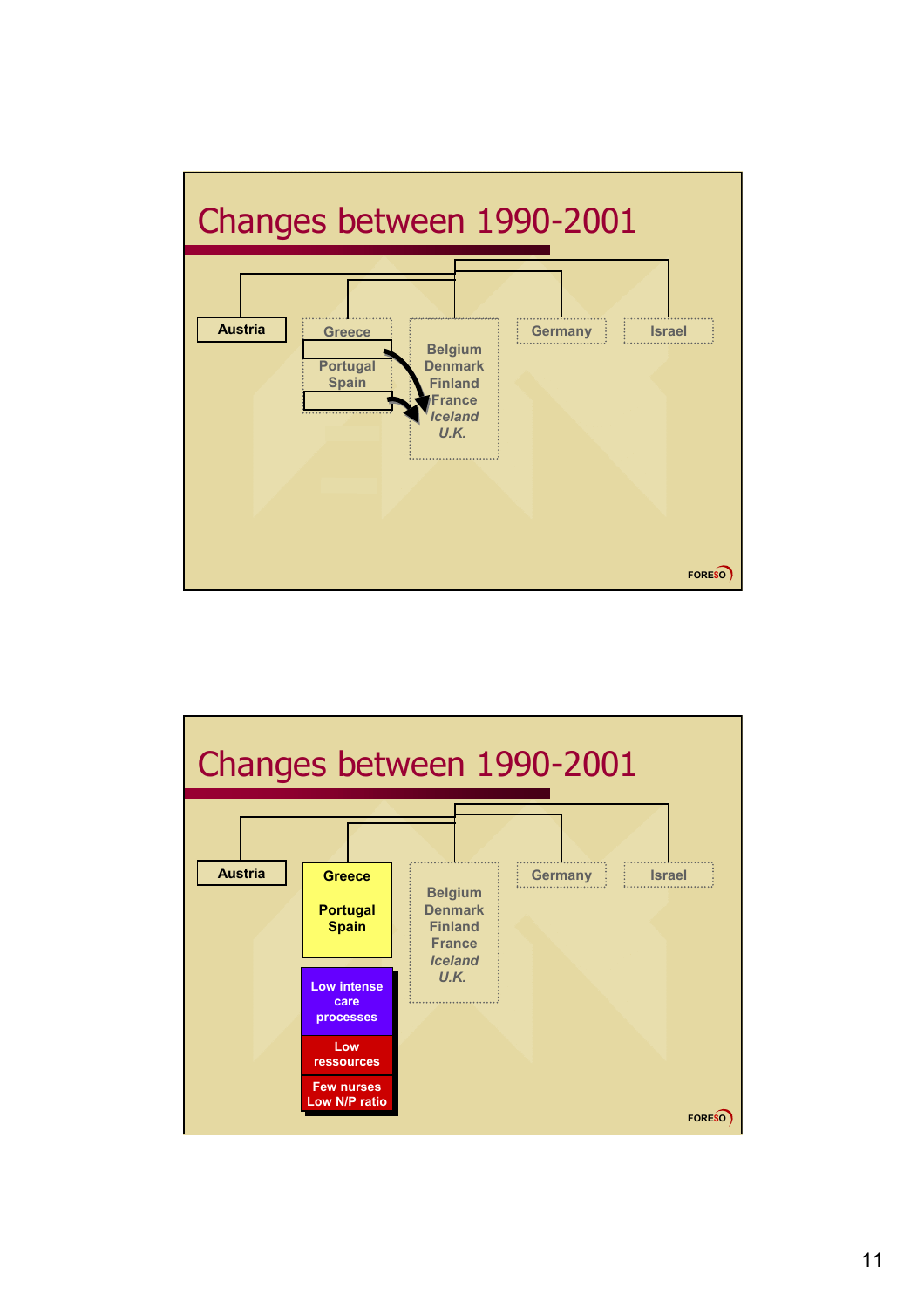

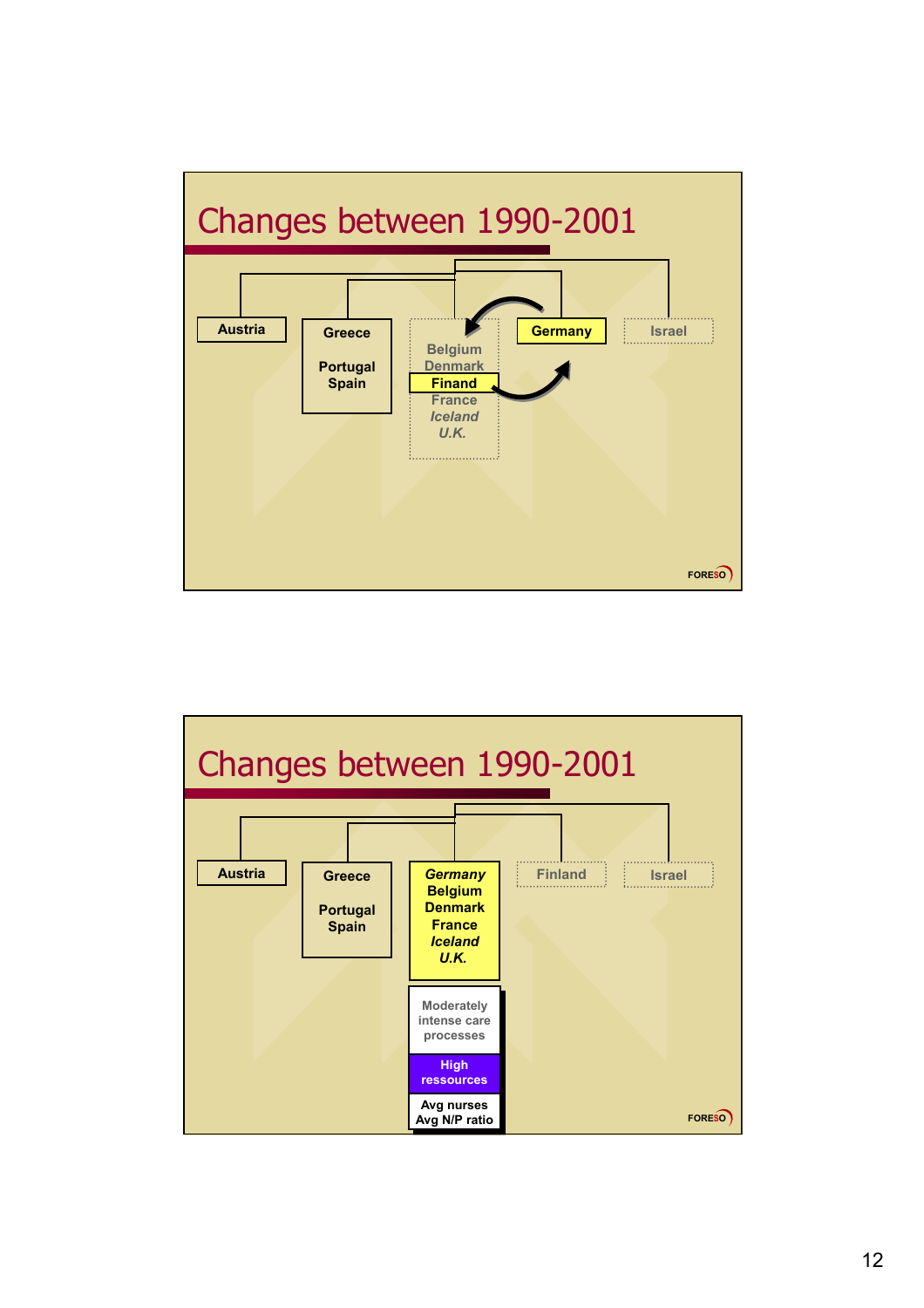

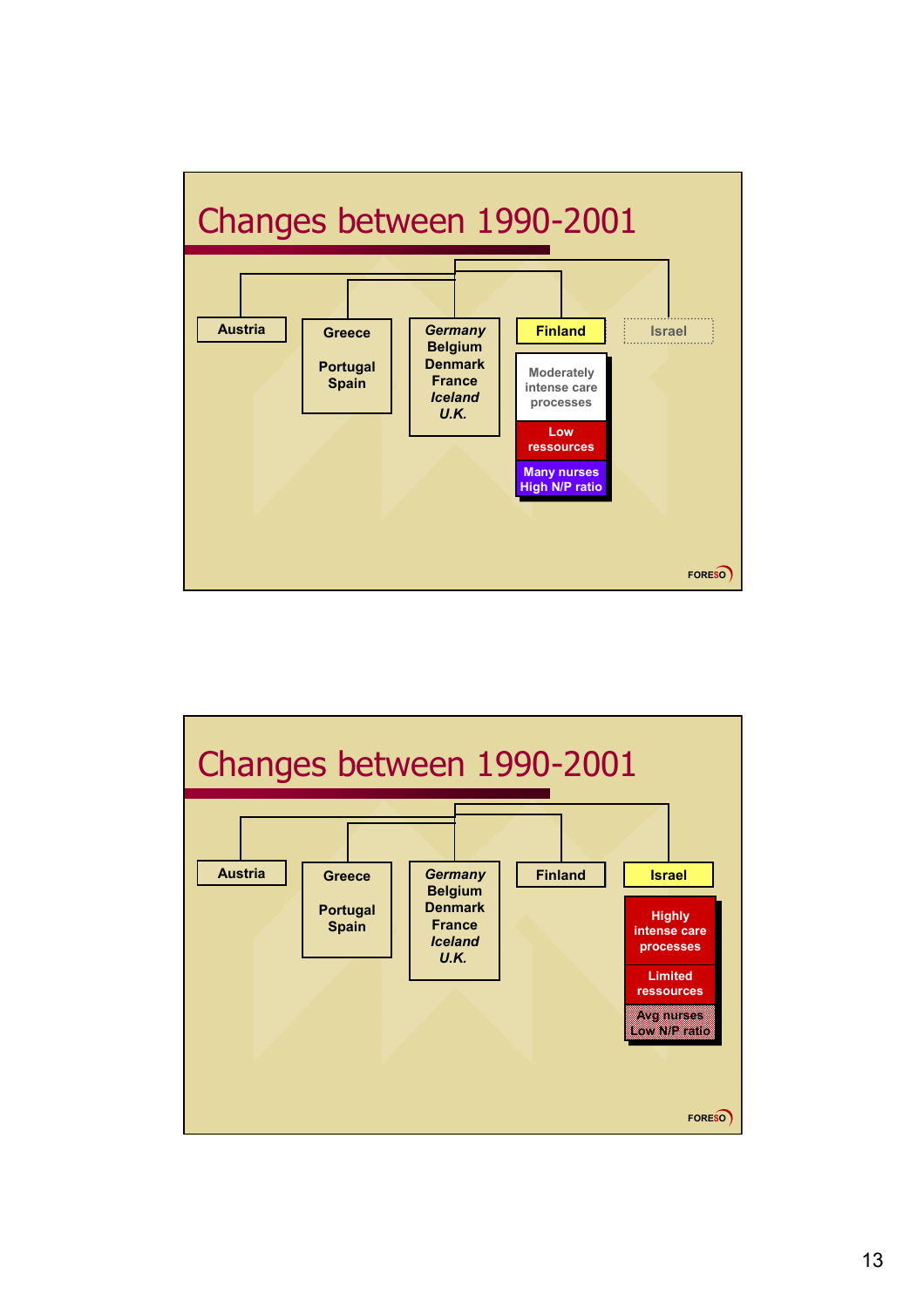

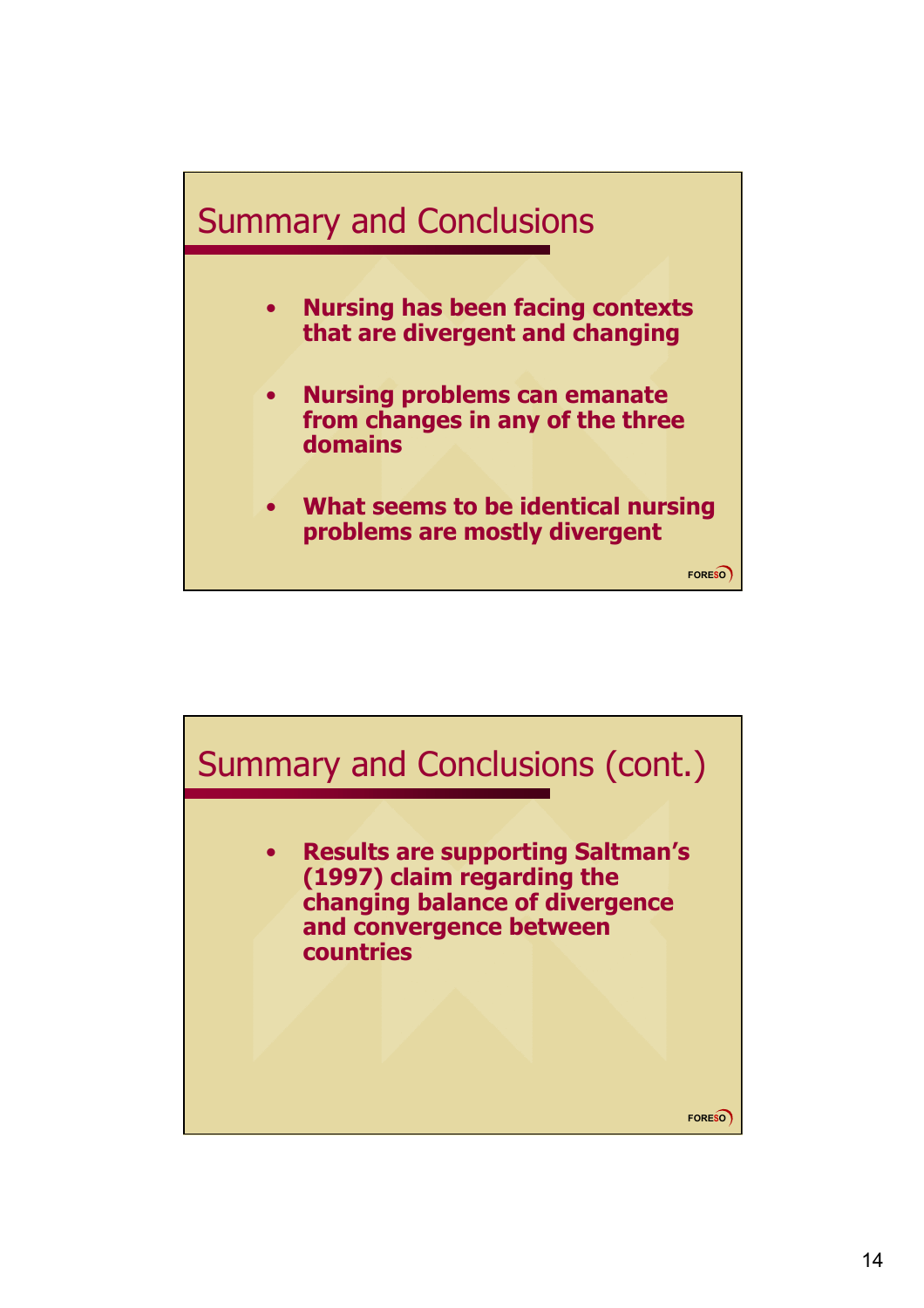